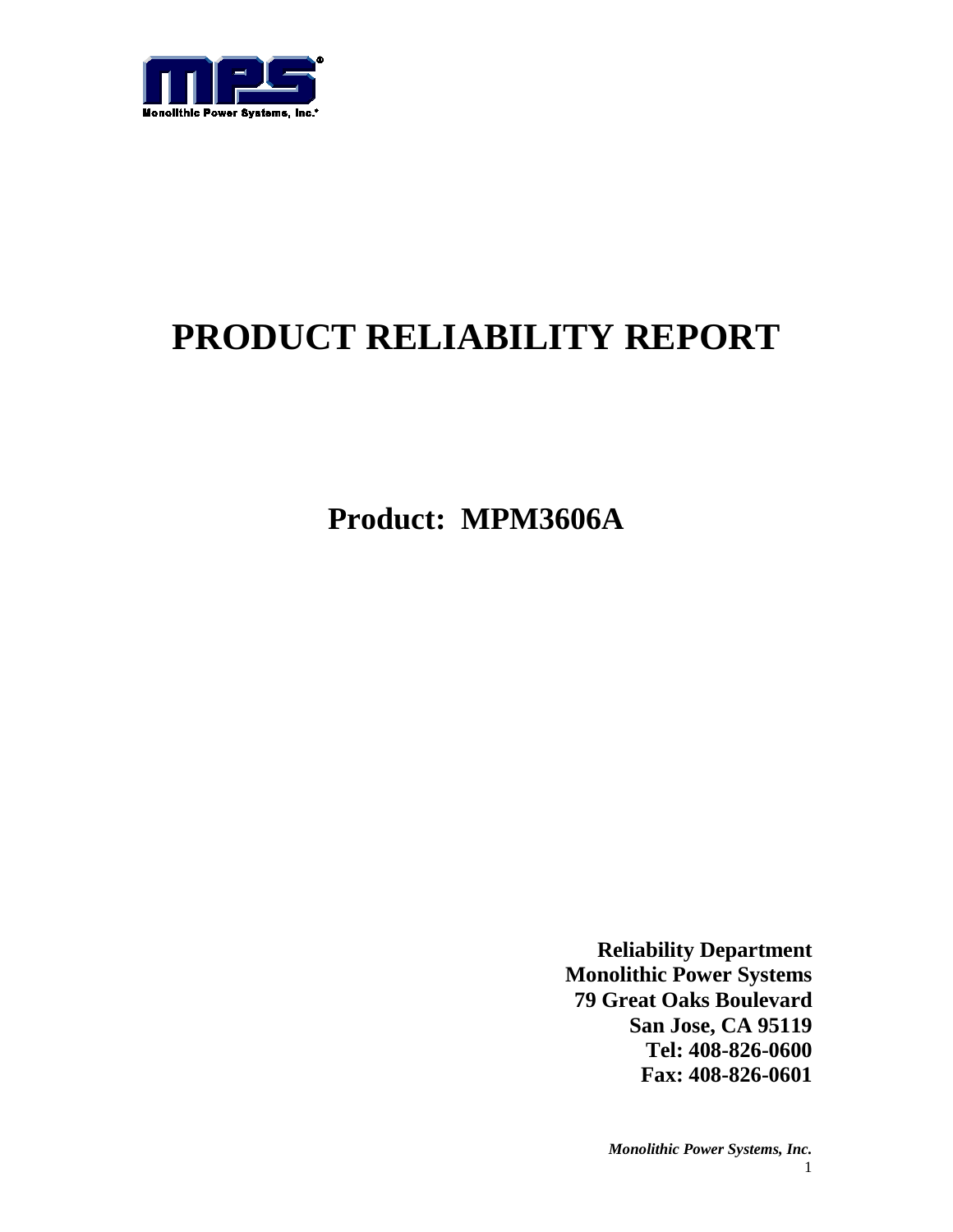

# **1. Device Information**

| Product:            | <b>MPM3606A</b>                 |
|---------------------|---------------------------------|
|                     | 20-PIN FCM QFN MODULE           |
| Package:            | $(3mm \times 5mm \times 1.6mm)$ |
| Process Technology: | <b>BCD</b>                      |
| <b>Report Date:</b> | 08/15/2018                      |

# **2. Summary of Test Results**

| <b>Test</b>                 | <b>Test Condition</b>    | Lot# or          | <b>Test Results</b> | <b>Comment</b> |
|-----------------------------|--------------------------|------------------|---------------------|----------------|
|                             |                          | <b>Date Code</b> | (S.S./Rej)          |                |
| Temperature, Bias, and      | JESD22-A108, @+125°C     | EP303702A        | 80/0                |                |
| <b>Operating Life</b>       | for 1000 hours or        | EP303702B        | 80/0                |                |
|                             | equivalent               | EP303702C        | 80/0                |                |
| ESD: Human Body             | ANSI/ESDA/JEDEC JS-      | EP303702         | 3/0                 | $>2000V$       |
| Model (HBM)                 | 001                      |                  |                     |                |
| <b>ESD: Device Charged</b>  | ANSI/ESDA/JEDEC JS-      | EP303702         | 3/0                 | $>750V$        |
| Model (CDM)                 | 002                      |                  |                     |                |
|                             |                          |                  |                     |                |
| Latch-up                    | EIA/JESD78               | EP303702         | 6/0                 | $>+/-100mA &$  |
|                             |                          |                  |                     | $>1.5$ Vccmax  |
| Moisture/Reflow             | J-STD-020                | 1405             | 300/0               | $MSL = 3$      |
| Sensitivity                 |                          | 1409             | 300/0               |                |
|                             |                          | 1413             | 300/0               |                |
|                             |                          |                  |                     |                |
| <b>High Temperature</b>     | JESD22-A103, @150°C      | 1405             | 50/0                |                |
| Storage Life                | for 1000 hours           | 1409             | 50/0                |                |
|                             |                          | 1413             | 50/0                |                |
|                             |                          |                  |                     |                |
| Temperature Cycling         | JESD22-A104, from -      | 1405             | 80/0                |                |
|                             | 65°C to 150°C for 1000   | 1409             | 80/0                |                |
|                             | cycles or equivalent     | 1413             | 80/0                |                |
| <b>Accelerated Moisture</b> | JESD22-A102,             | 1405             | 80/0                |                |
| Resistance- Unbiased        | @121°C/100%RH for 168    | 1409             | 80/0                |                |
| Autoclave                   | hours or equivalent      | 1413             | 80/0                |                |
|                             |                          |                  |                     |                |
| <b>Steady State</b>         | JESD22-A101,             | 1405             | 80/0                |                |
| <b>Temperature Humidity</b> | @85°C/85%RH static bias  | 1409             | 80/0                |                |
| <b>Bias Life Test</b>       | at Vinmax for 1000 hours | 1413             | 80/0                |                |
|                             | or equivalent            |                  |                     |                |
|                             |                          |                  |                     |                |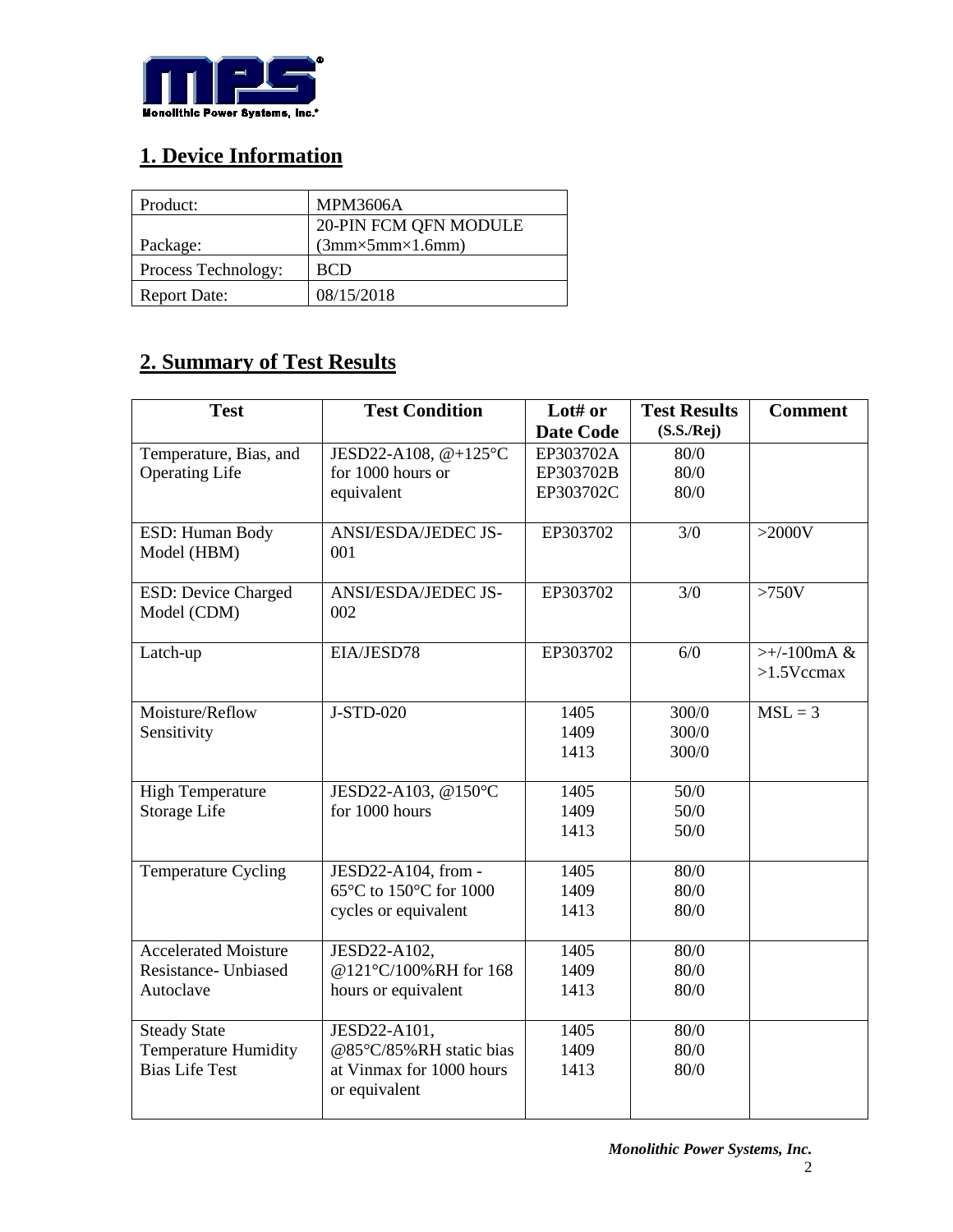

| Mechanical Shock (MS)        | <b>JESD22-B104</b> | 1405 | 15/0 |  |
|------------------------------|--------------------|------|------|--|
|                              |                    | 1409 | 15/0 |  |
|                              |                    | 1413 | 15/0 |  |
|                              |                    |      |      |  |
| <b>Vibration Variable</b>    | <b>JESD22-B103</b> | 1405 | 15/0 |  |
| Frequency (VVF)              | Sequence from MS   | 1409 | 15/0 |  |
|                              |                    | 1413 | 15/0 |  |
|                              |                    |      |      |  |
| <b>Constant Acceleration</b> | M2001              | 1405 | 15/0 |  |
| (CA)                         | Sequence from VVF  | 1409 | 15/0 |  |
|                              |                    | 1413 | 15/0 |  |
|                              |                    |      |      |  |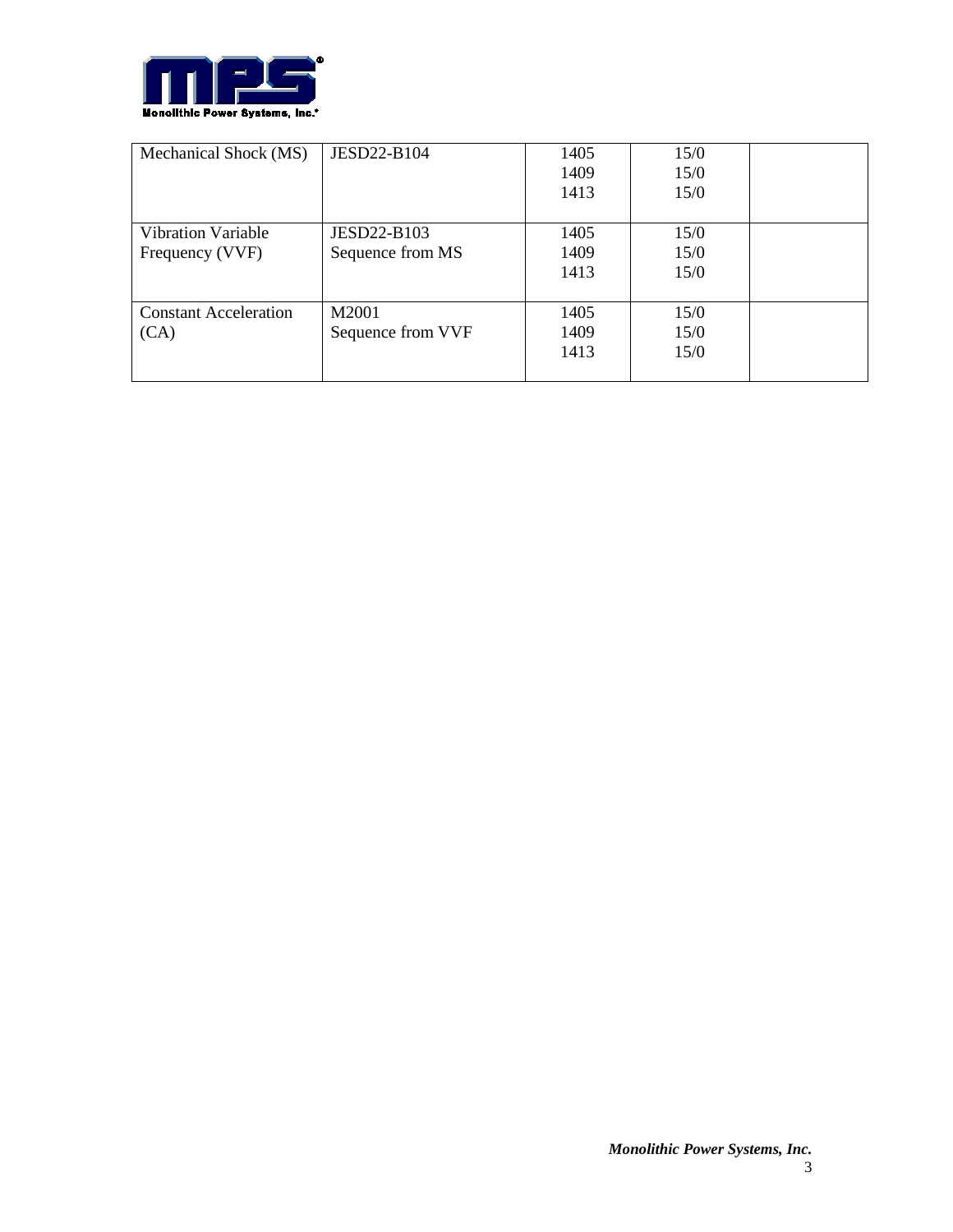

## **3. Failure Rate Calculation**

| Sample Size:                    | 9750                   |
|---------------------------------|------------------------|
| Rejects:                        |                        |
| Activation Energy (eV):         | 0.7                    |
| <b>Equivalent Device Hours:</b> | $7.61\times10^8$ Hours |
| Failure Rate (FIT@60%CL):       | $1.2$ FIT              |
| MTBF (years):                   | 94,880 Years           |

### **Revision / Update History**

| Revision | <b>Reason for Change</b> | Date        | Rel Engineer |
|----------|--------------------------|-------------|--------------|
| 1.0      | Initial release          | June 2015   | Ramon Lei    |
| 2.0      | Update                   | August 2018 | Ramon Lei    |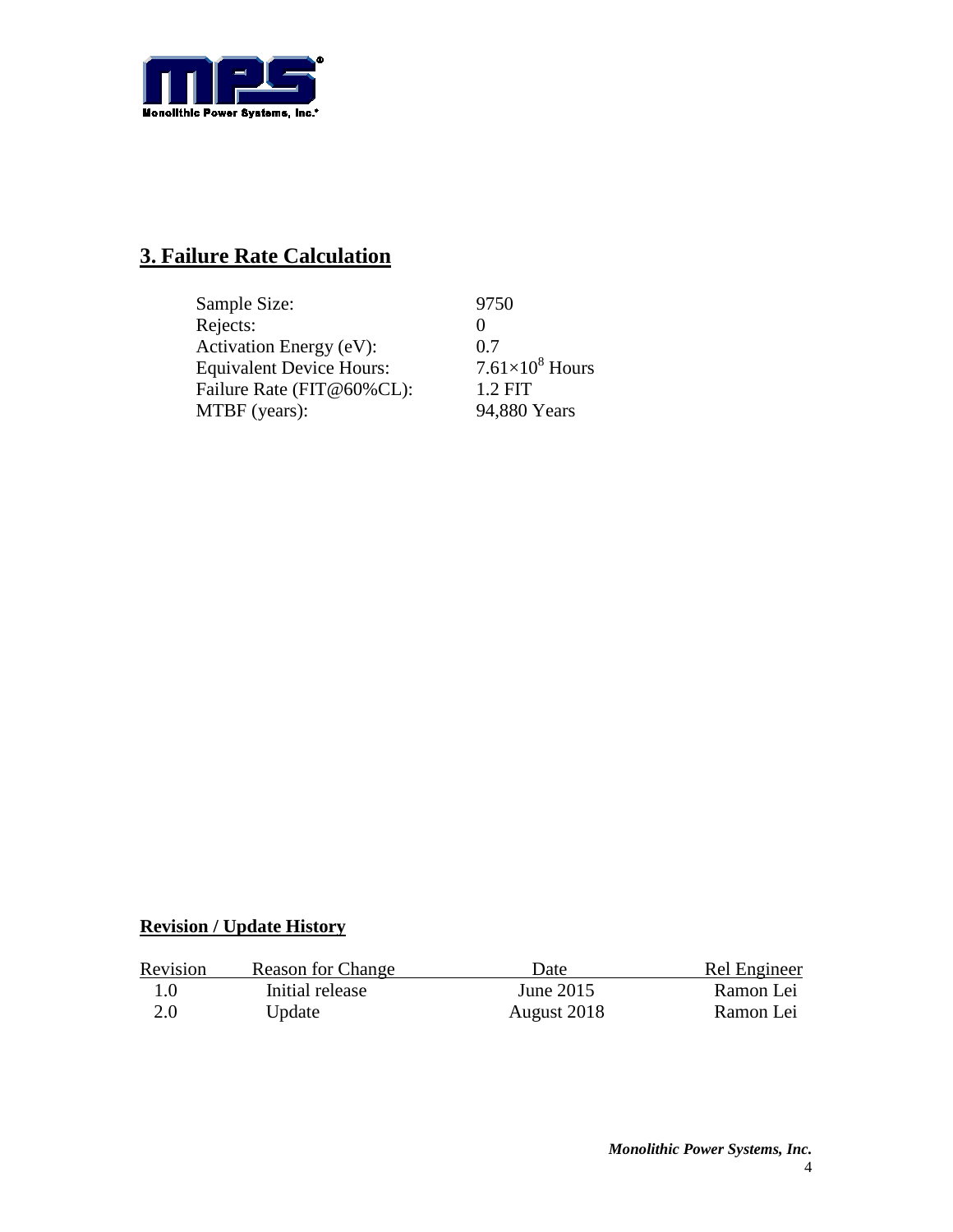

### **Appendix: Description of Reliability Test and Failure Rate Calculation**

### **High Temperature Operating Life Test**

|                                      | <u>High Temperature Operating Life Test</u>                                                                                                                                                  |
|--------------------------------------|----------------------------------------------------------------------------------------------------------------------------------------------------------------------------------------------|
| <b>Purpose:</b>                      | This test is a worst-case life test that checks the integrity of the product. The high temperature                                                                                           |
|                                      | testing is use for acceleration of any potential failures over time. The calculation for failure rate                                                                                        |
|                                      | (FIT) using the operating ambient temperature is done using the Arrhenius equation.                                                                                                          |
| <b>Condition:</b>                    | 125°C @ Vinmax                                                                                                                                                                               |
| Pass Criteria:                       | All units must pass the min/max limits of the datasheet.                                                                                                                                     |
|                                      |                                                                                                                                                                                              |
|                                      |                                                                                                                                                                                              |
| <b>ESD Test</b>                      |                                                                                                                                                                                              |
| <b>Purpose:</b>                      | The purpose of the ESD test is to guarantee that the device can withstand electrostatic voltages<br>during handling.                                                                         |
| <b>Condition:</b>                    | Human Body Model and Charged Device Model                                                                                                                                                    |
| Pass Criteria:                       | ESD Testing on every pin. The device must be fully functional after testing and pass the min/max<br>limits in the datasheet.                                                                 |
| <b>IC Latch-Up Test</b>              |                                                                                                                                                                                              |
| <b>Purpose:</b>                      | The purpose of this specification is to establish a method for determining IC latch-up                                                                                                       |
|                                      | characteristics and to define latch-up failure criteria. Latch-up characteristics are extremely                                                                                              |
|                                      | important in determining product reliability and minimizing No Trouble Found (NTF) and                                                                                                       |
|                                      | Electrical Overstress (EOS) failures due to latch-up.                                                                                                                                        |
| <b>Condition:</b>                    | Voltage and current injection                                                                                                                                                                |
| Pass criteria:                       | All pins with the exception of "no connect" pins and timing related pins, shall be latch-up tested.                                                                                          |
|                                      | The device must be fully functional after testing and pass the min/max limits in the datasheet.                                                                                              |
|                                      |                                                                                                                                                                                              |
|                                      | <b>Moisture/Reflow Sensitivity Classification for Nonhermetic Solid State Surface Mount Devices</b>                                                                                          |
| <b>Purpose:</b>                      | The purpose of this standard is to identify the classification level of nonhermetic solid state surface                                                                                      |
|                                      | mount devices (SMDs) that are sensitive to moisture-induced stress so that they can be properly                                                                                              |
|                                      | packaged, stored, and handled to avoid damage during assembly solder reflow attachment and/or                                                                                                |
|                                      | repair operations.                                                                                                                                                                           |
| <b>Condition:</b>                    | Bake + moisture sock + 3X reflow at $260^{\circ}$ C                                                                                                                                          |
| Pass criteria:                       | All units must pass the min/max limits of the datasheet                                                                                                                                      |
| <b>High Temperature Storage Life</b> |                                                                                                                                                                                              |
| <b>Purpose:</b>                      | The test is typically used to determine the effects of time and temperature, under storage conditions,                                                                                       |
|                                      | for thermally activated failure mechanisms and time-to-failure distributions of solid state electronic<br>devices, including nonvolatile memory devices (data retention failure mechanisms). |
| <b>Condition:</b>                    | Bake at 150°C                                                                                                                                                                                |
| Pass Criteria:                       | All units must pass min/max limits of the datasheet                                                                                                                                          |
|                                      |                                                                                                                                                                                              |
| <b>Purpose:</b>                      | <b>Accelerated Moisture Resistance- Unbiased Autoclave</b><br>To check the performance of the device in humid environments. This test checks the integrity of the                            |
|                                      | passivation, poor metal to plastic seal and contamination level during assembly and material                                                                                                 |
|                                      | compatibility.                                                                                                                                                                               |
| <b>Condition:</b>                    | $121^{\circ}C/15$ psig/100% RH (no bias)                                                                                                                                                     |
| Pass Criteria:                       | All units must pass min/max limits of the datasheet                                                                                                                                          |
|                                      |                                                                                                                                                                                              |
| <b>Temperature Cycle Test</b>        |                                                                                                                                                                                              |
| <b>Purpose:</b>                      | This test is used to evaluate the die attach integrity and bond integrity. This is similar to the                                                                                            |
|                                      | Thermal Shock test, but can generate different failure modes due to the longer dwell time and                                                                                                |
|                                      | gradual temperature change.                                                                                                                                                                  |
| <b>Condition:</b>                    | -65 $\rm{^{\circ}C}$ to 150 $\rm{^{\circ}C}$                                                                                                                                                 |
| Pass Criteria:                       | All units must pass min/max limits of the datasheet                                                                                                                                          |
|                                      |                                                                                                                                                                                              |